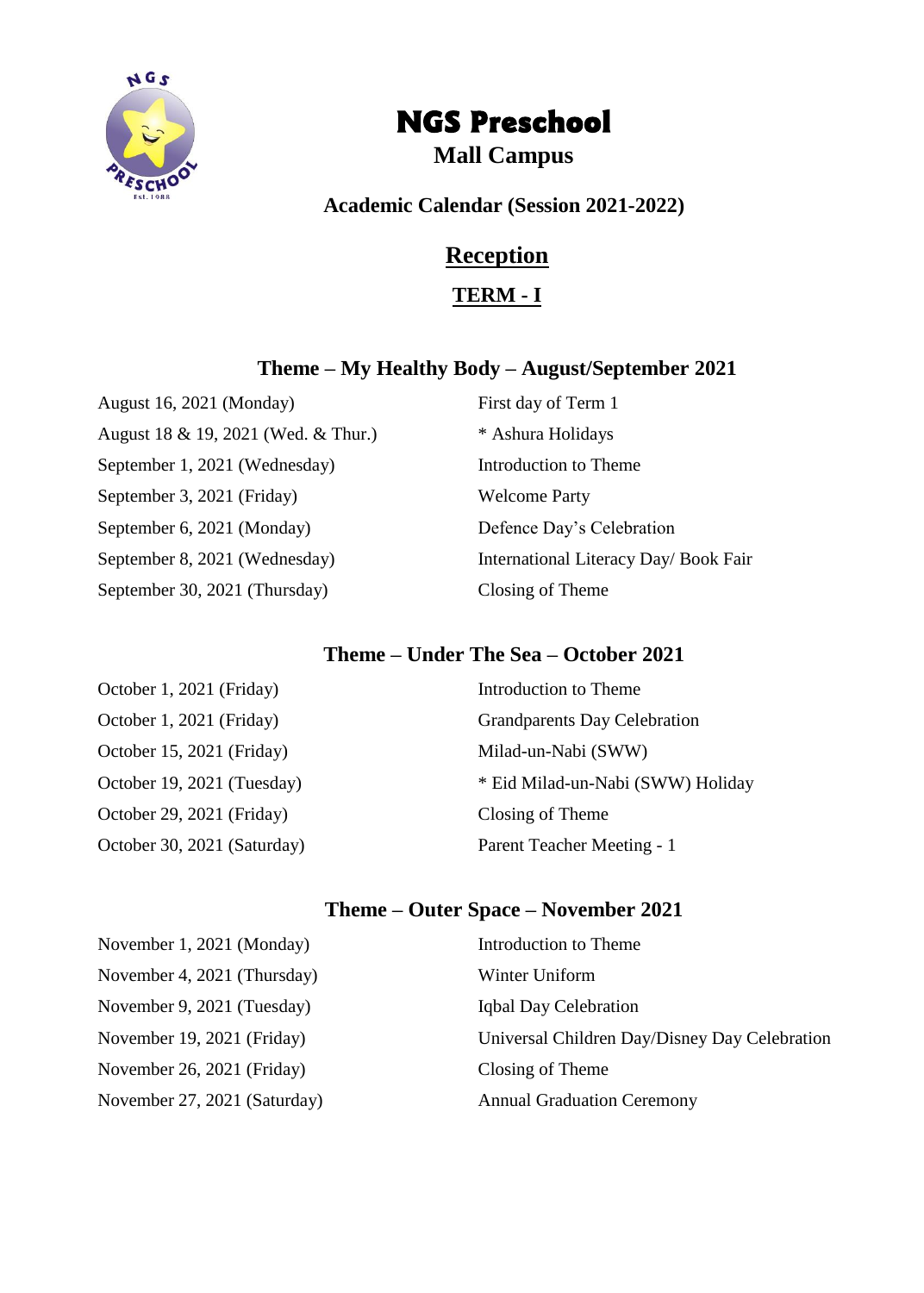

# NGS Preschool

**Mall Campus**

## **Academic Calendar (Session 2021-2022)**

# **Reception**

# **TERM - II**

### **Theme – Continents – December 2021**

December 1, 2021 (Wednesday) Introduction to Theme December 23, 2021 (Thursday) Closing of Theme Dec. 24, 2021, Jan. 02, 2022 (Friday-Sunday) Winter Break

## **Theme – Emotions – January 2022**

| January 03, 2022 (Monday) | School Re-opens       |
|---------------------------|-----------------------|
| January 03, 2022 (Monday) | Introduction to Theme |
| January 31, 2022 (Monday) | Closing of Theme      |

## **Theme – Materials and Construction – February 2022**

| February 1, 2022 (Tuesday)   | Introduction to Theme      |
|------------------------------|----------------------------|
| February 5, 2022 (Saturday)  | Kashmir Day (Holiday)      |
| February 12, 2022 (Saturday) | <b>Sports Day</b>          |
| February 25, 2022 (Friday)   | Closing of Theme           |
| February 26, 2022 (Saturday) | Parent Teacher Meeting - 2 |